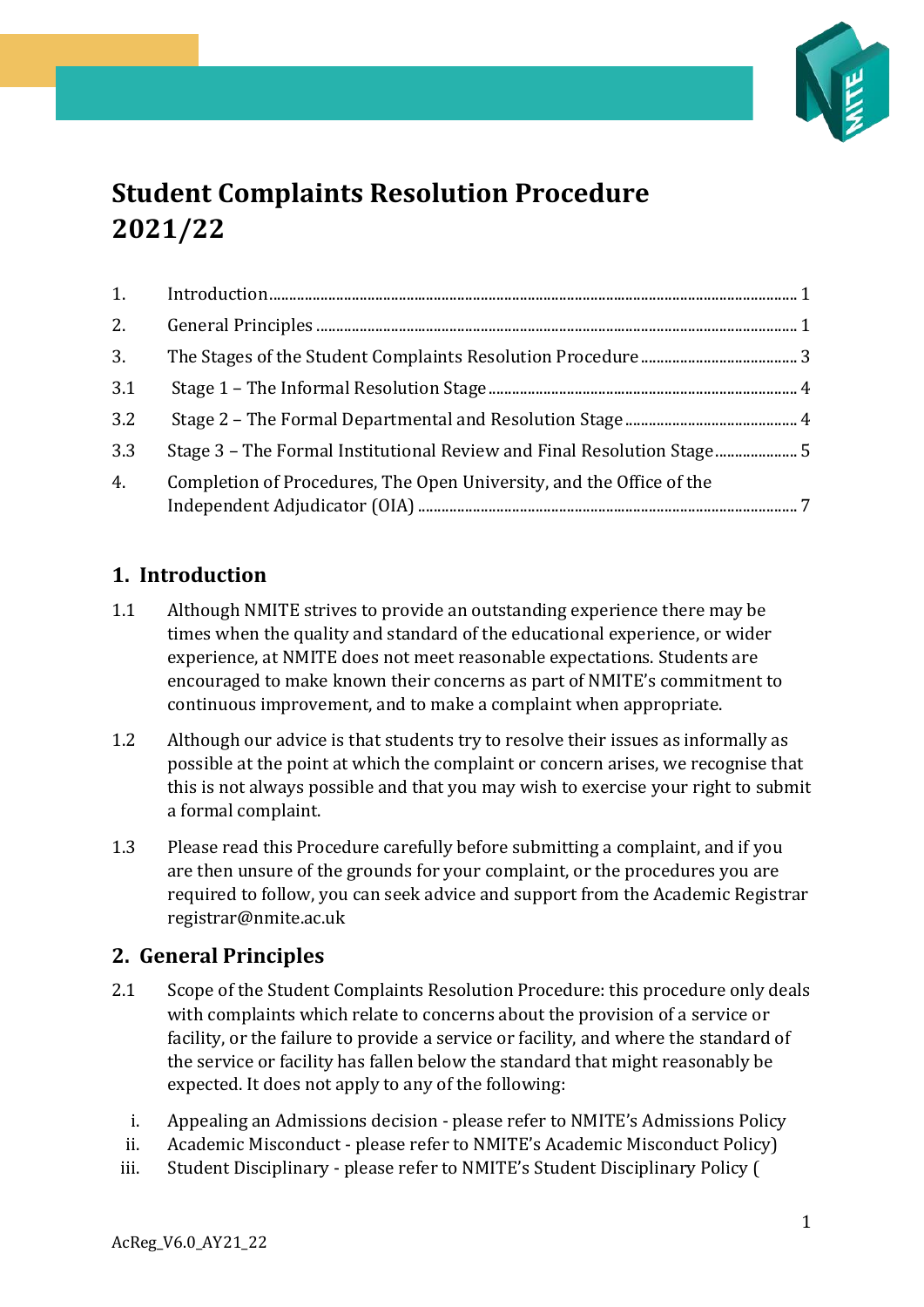

- iv. Academic Appeals please refer to NMITE's Student Academic Appeals Policy
- 2.2 NMITE is committed to the early resolution of complaints wherever possible, via facilitated discussion and/or formal mediation where appropriate.
- 2.3 NMITE is committed to addressing student complaints in a manner that:
	- i. encourages informal conciliation and resolution at a local level to the benefit of all parties;
	- ii. treats complaints fairly, transparently and with appropriate seriousness;
	- iii. is carried out in a reasonable and transparent timescale;
	- iv. allows all parties to learn from the experience;
	- v. is in accordance with the policies and practices of both NMITE and The Open University;
- vi. has due regard to any applicable law.
- 2.4 The Student Complaints Resolution Procedure is established on the concept of reasonable behaviour, which although difficult to define with precision is based on the notion that:
- i. complaints will not be made for frivolous or mischievous reasons;
- ii. complaints will not be made in an offensive or abusive manner;
- iii. the stages outlined below will be followed;
- iv. complaints will be dealt with in confidence and without fear of recrimination;
- v. the desired result of a complaint which is upheld will result in an improvement in service or resolution of an issue.
- 2.5 NMITE will ensure that using this procedure to resolve issues is fully accessible to all our students (and their appointed representatives) and will signpost students to relevant support services throughout the process.
- 2.6 Although students are encouraged to submit their own complaints, it is recognised that this will not always be possible, and that you may need to ask a representative to assist you. NMITE will accept complaints submitted by a student representative provided that NMITE receives your personal consent, in accordance with the General Data Protection Regulations. You must provide your written consent for the named representative to act on your behalf and must also confirm the accuracy of the documentation that is being submitted on your behalf.
- 2.7 NMITE reserves the right to reject complaints which it judges malicious, frivolous or lack clear grounds for further consideration. In such cases, the reasons will be given in writing to the complainant, a copy of which will also be provided to The Open University.
- 2.8 The making of malicious complaints at any stage of this process may be subject to disciplinary action under the Student Disciplinary Procedures.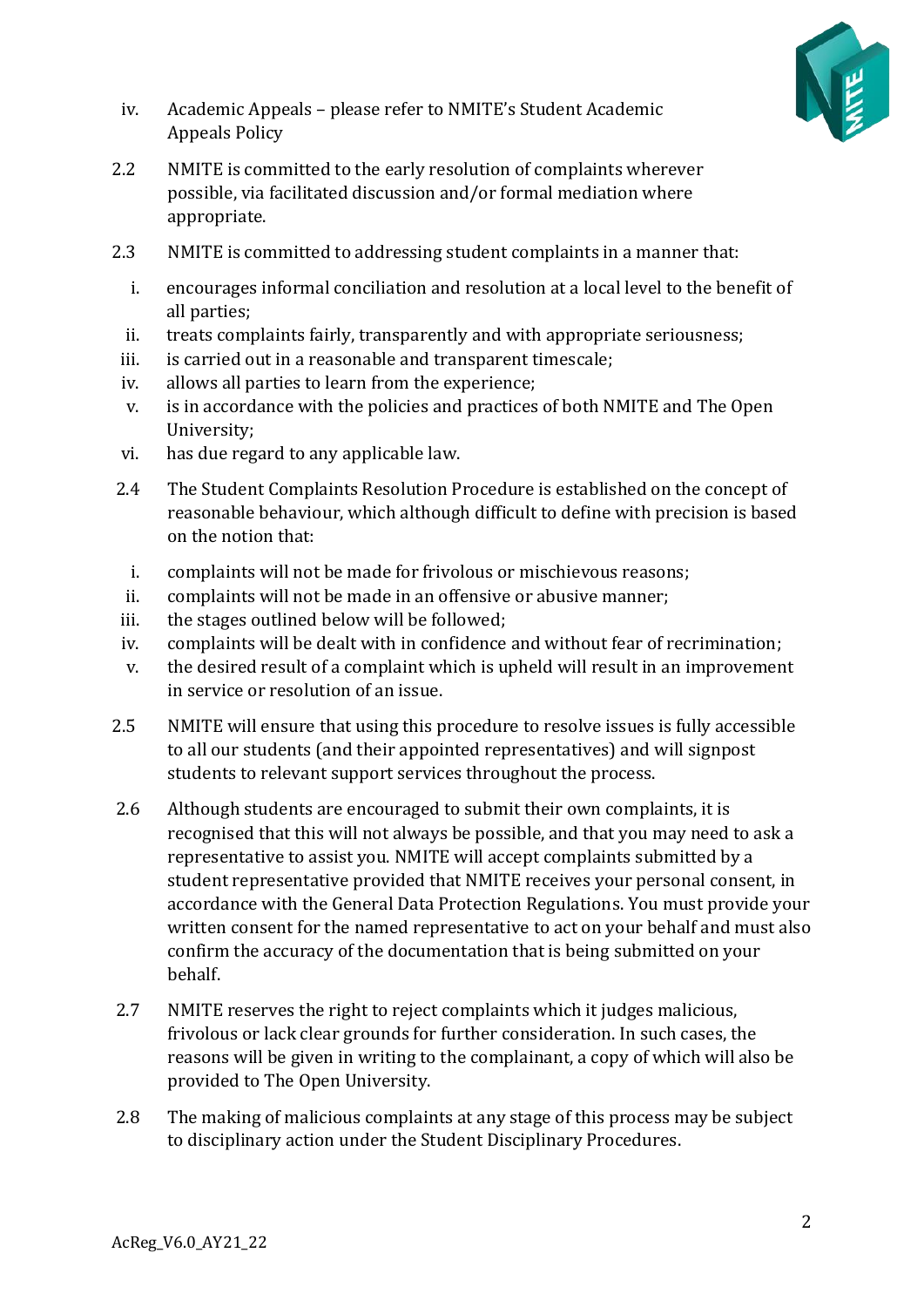

- 2.9 It is not possible for anonymous complaints to be processed/investigated under the Student Complaints Resolution Procedure, however, any such feedback will be recorded and used to inform our commitment to continuous improvement as appropriate.
- 2.10 Complaints may arise over a level of service received, an academic matter, and/or the behaviour of a member of staff or a fellow student.
- 2.11 When making a complaint your responsibilities are:
	- i. to follow the steps as set out in this Student Complaints Resolution Procedure;
	- ii. to demonstrate mutual respect;
	- iii. to indicate the remedy/remedies you are seeking;
	- iv. to inform the person/people with whom you are raising the complaint that you are doing so under the Student Complaints Resolution Procedure;
	- v. to attend meetings about your complaint if required to do so.
- 2.12 If you have a concern which you wish to raise in order to provide feedback on any aspect of your experience at NMITE, but which you do not feel is a complaint as such, you should bring the matter to the attention of one or more of the Student Representatives, and/or to the Academic Registrar, and/or express your concerns through NMITE's student evaluation and feedback mechanisms.
- 2.13 Complaints lodged over three months after the act or omission, or those lodged over three months after you have withdrawn or graduated will only be considered in exceptional circumstances. All such submissions should be sent directly to the Academic Registrar (and must include evidence as to the cause for such a delay).
- 2.14 A record will be kept of all the complaints received by NMITE, and each complaint must be copied/notified to the Academic Registrar upon receipt.
- 2.15 The Academic Registrar will provide an anonymised summary of all the complaints received, including lessons learned and any associated Action Plans on a quarterly basis to the NMITE Senior Leadership Team, the NMITE Board of Trustees, The Open University, and the student body.

## <span id="page-2-0"></span>**3. The Stages of the Student Complaints Resolution Procedure**

There are three possible stages included within the Student Complaints Resolution Procedure at NMITE:

- Stage 1 Informal Resolution
- Stage 2 Formal Departmental Investigation & Resolution
- Stage 3 Formal Institutional Review & Final Resolution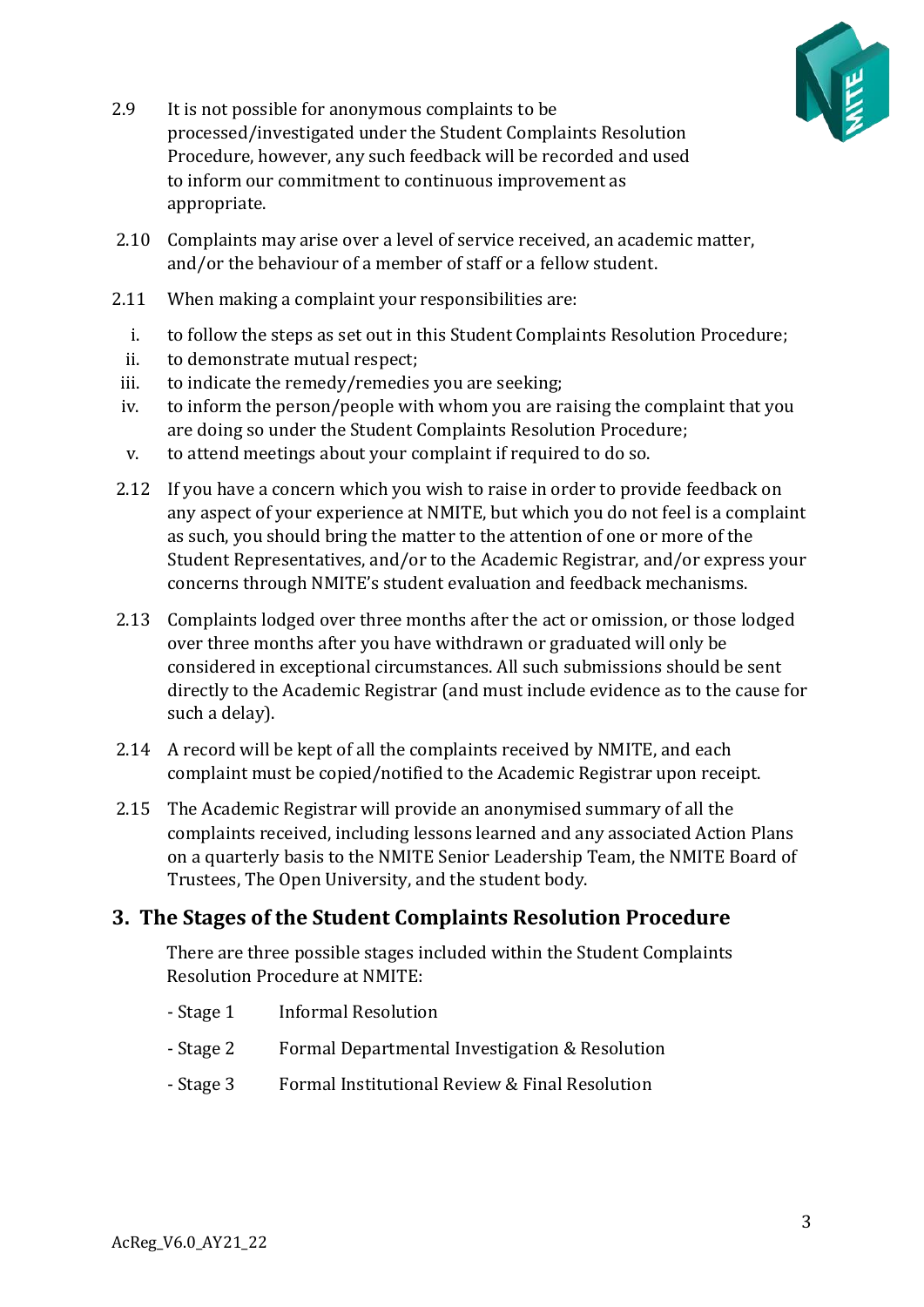

#### <span id="page-3-0"></span>**3.1 Stage 1 – The Informal Resolution Stage**

- 3.1.1 NMITE encourages students to raise issues as soon as they become aware of them to enable straightforward complaints to be resolved as quickly as possible using local resolution. Stage 1 can also be used for difficult interpersonal matters where early resolution strategies such as facilitated discussion may be beneficial prior to escalation to a formal complaint.
- 3.1.2 You should contact the area of NMITE in which your problem arose. You can do this in person, by email or in writing to register your complaint. You will receive email confirmation of the receipt of your complaint within 2 working days\*.
- 3.1.3 An identified member of NMITE staff will contact you within 5 working days\* to work with you to try and resolve your complaint as swiftly as possible.
- 3.1.4 The outcome of your Stage 1 complaint will be communicated to you via your NMITE email address within 20 working days\* of you having raised your complaint. This communication will address the key elements raised in your complaint and explain the reasons for the determinations made, including any agreed resolutions.
- 3.1.5 If you are unhappy with your Stage 1 outcome you can then submit a Stage 2 complaint, which must be submitted within 10 working days\* of receiving your Stage 1 outcome, otherwise your complaint will be closed.

(\* 'working days' are defined as a Monday to Friday working week, excluding UK Public Holidays)

#### <span id="page-3-1"></span>**3.2 Stage 2 – The Formal Departmental and Resolution Stage**

- 3.2.1 Stage 2 is the next step if you are dissatisfied with the outcome of informal resolution attempted at Stage 1, or where informal resolution is not possible or appropriate due to the complexity or seriousness of the case.
- 3.2.2 Please note: the issues that have led to a Stage 2 complaint will normally have already been considered under Stage 1, unless there are exceptional circumstances therein which indicate that Stage 1 would be inappropriate.
- 3.2.3 If your complaint is about the content or quality of your academic programme and/or a service or facility provided by NMITE you should complete the Stage 2 Complaints Form and send it to registrar@nmite.ac.uk
- 3.2.4 Where the complaint relates to the quality of your academic programme your complaint will also be copied to The Open University upon receipt.

Examples of services and facilities include the following:

- Estates and Facilities (e.g. residential maintenance, grounds etc.).
- Finance (e.g. tuition fees, accommodation fees etc.).
- Information Services (e.g. the Library, learning resources etc.).
- Information Technology (IT infrastructure, Wi-Fi etc.);
- Marketing (e.g. website, marketing materials).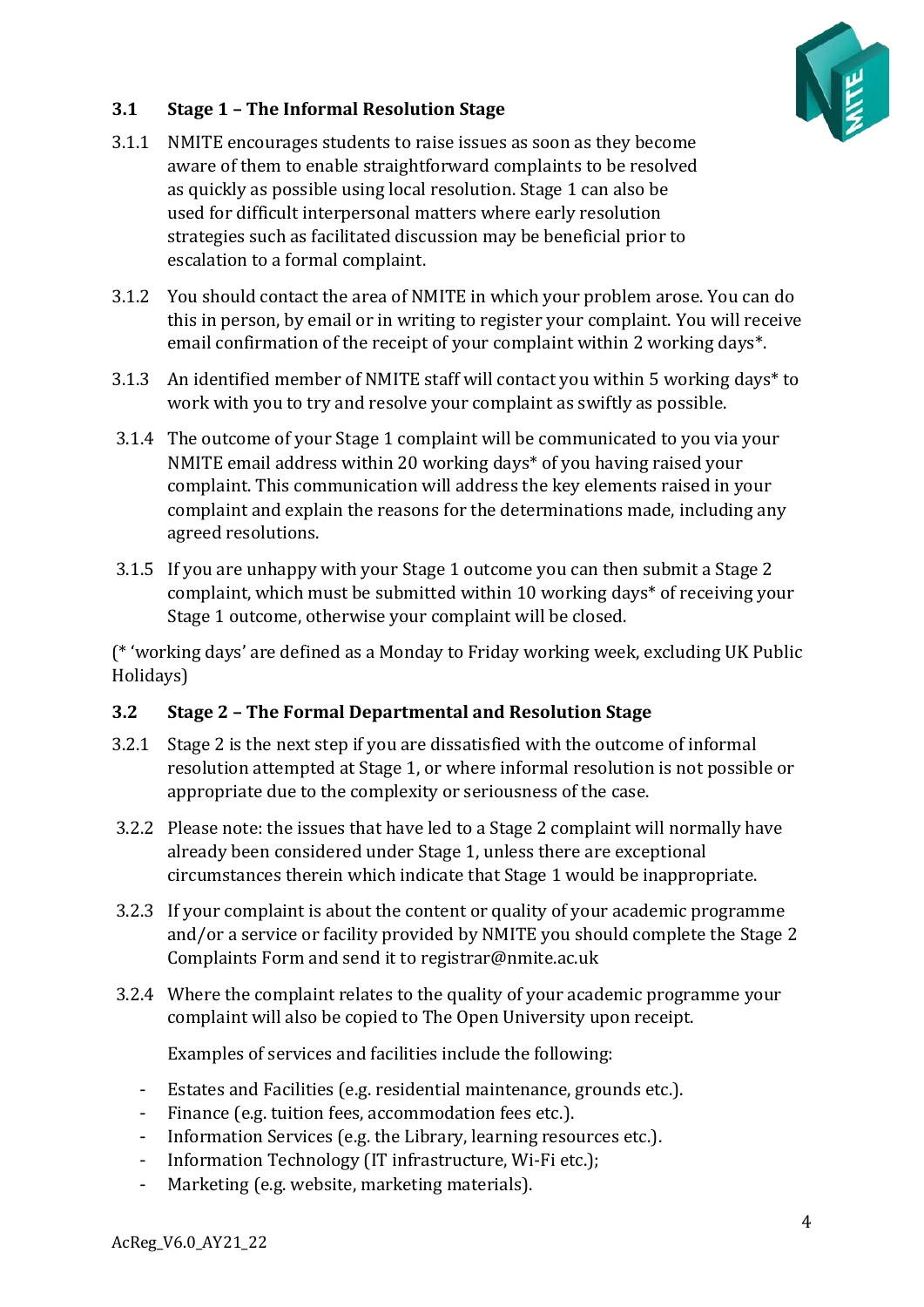

- Registry (e.g. academic regulations, registration etc.).
- Student Services (e.g. student accommodation, student funding, counselling etc).
- 3.2.5 You will need to provide full details of the complaint and the resolution you are seeking including all relevant supporting evidence/documentation. You are also encouraged to seek advice and assistance prior to completing the Stage 2 Complaint Form– for example, from Student Support Services or your Personal Tutor.
- 3.2.6 Your Stage 2 complaint will be allocated to a member of staff who has not previously been associated with the issue/complaint itself or the Stage 1 process. You will receive confirmation of receipt of your Stage 2 complaint to your NMITE email address within 2 working days\* and will be informed as to who is investigating your complaint.
- 3.2.7 The appointed member of staff will investigate your complaint and you will receive a written response via email within 30 working days\* of your full complaint submission. (Where it is not possible to adhere to this timeframe, the reasons for the delay and the revised date for completion will be sent to you in writing before the expiry of the original 30 working days\*).
- 3.2.8 If your complaint includes serious allegations of misconduct against another individual or individuals, it may be that the relevant staff or student disciplinary process may need to be used for investigation or determination of the outcome in conjunction with this Procedure. This would be communicated to you at the earliest possible opportunity, as it may affect the timescales for completion of the Stage 2 process.
- 3.2.9 The outcome of your Stage 2 complaint will be communicated to you via your NMITE email address and will provide both the outcome and a full explanation for the determination made on each of the elements raised in the complaint. This communication will also include any agreed resolutions.
- 3.2.10 If you are not happy with your Stage 2 outcome, and providing you satisfy certain criteria, you can then submit a Stage 3 Review Complaint, which must be submitted within 10 working days\* of receiving your Stage 2 outcome, otherwise your complaint will be closed and you will receive a Completions of

(\* 'working days' are defined as a Monday to Friday working week, excluding UK Public Holidays)

## <span id="page-4-0"></span>**3.3 Stage 3 – The Formal Institutional Review and Final Resolution Stage**

- 3.3.1 Stage 3 provides a route of appeal to a higher body for a review of the process(es) undertaken at Stage 2, to ensure that the appropriate procedures were followed, and that the decision made at Stage 2 was reasonable.
- 3.3.2 All parties involved in the investigation and determination of an outcome of a complaint under Stage 3 will be offered appropriate support by NMITE to ensure adherence of our duty of care towards students and staff.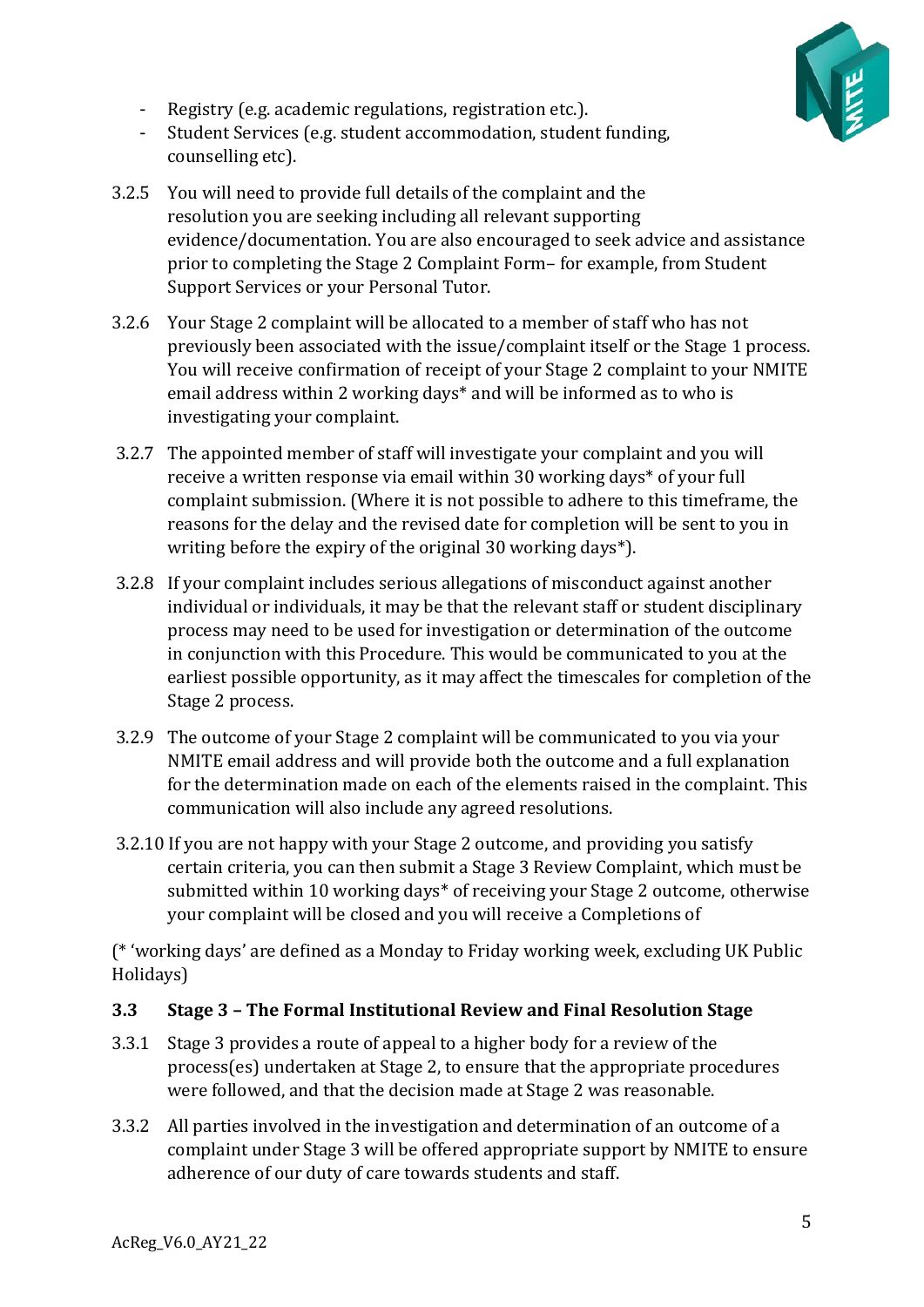

- 3.3.3 In summary, you may submit a Stage 3 Review so long as you meet one or more of the following criteria:
	- i. there is evidence of procedural irregularity or bias at Stage 2. and/or,
	- ii. the outcome of Stage 2 is considered unreasonable based on the evidence presented.

and/or,

- iii. there is additional material evidence, which it was not possible to present at Stage 2.
- 3.3.4 You should complete a Stage 3 Review form and send it to registrar@nmite.ac.uk . It must include copies of the correspondence in relation to the conclusion of your Stage 2 process. You are also encouraged to seek advice and assistance prior to completing the Stage 3 Review Form – for example, from Student Support Services or your Personal Tutor.
- 3.3.5 You should send your completed Stage 3 Review form to [registrar@nmite.ac.uk](mailto:registrar@nmite.ac.uk) to be marked for the attention of the senior member of staff indicated below:
	- President and CEO for HR, Registry and Student Services.
	- Chief Academic Officer for all academic matters and learning and teaching.
	- Chief Operating Officer for Estates, Finance, IT, Marketing, and Planning.
	- Chief of External Engagement for Fundraising and Partnerships.
- 3.3.6 You should make your Stage 3 submission within 10 working days\* of receipt of the outcome of Stage 2 (unless suitable evidence can be provided to support the delay of your submission, e.g. medical evidence).
- 3.3.7 If your Stage 3 complaint is about a member of the Senior Leadership Team (as listed in 3.3.5 above) your submission should be marked "Private and Confidential", for the attention of the Chair of the Board of Trustees, and sent by post to NMITE, Gardner Hall, Venns Lane, Hereford, HR1 1DT.
- 3.3.8 If it is decided that your grounds for submitting a Stage 3 Complaint do not meet the grounds or circumstances set out above, the recipient of your Stage 3 submission will inform you of that decision and the reasons in writing, normally within 10 working days\* of receipt of your Stage 3 Complaint.
- 3.3.9 If it is decided that you have valid grounds for the progression of a Stage 3 Complaint, the member of the Senior Leadership Team will convene a Stage 3 Review Panel to adjudicate on the case.
- 3.3.10 A Stage 3 Review Panel will be chaired by the identified member of the Senior Leadership Team and will normally consist of one senior member of NMITE staff, not previously involved in responding to any other Stage in your complaint, and a student representative.